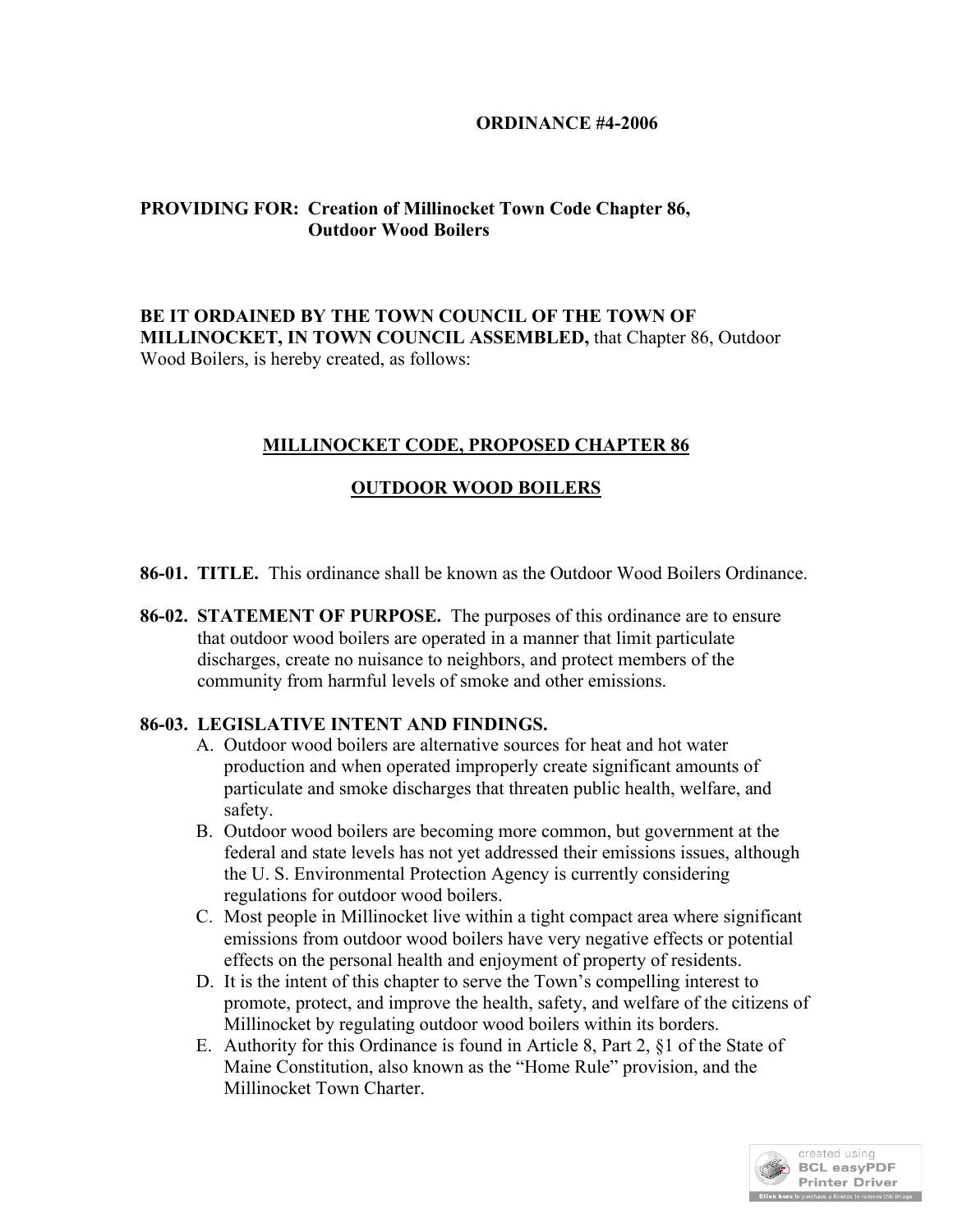- **86-04. PERMIT REQUIRED.** No person shall install, use, or maintain an outdoor wood boiler within the Town of Millinocket without first having obtained a permit from the Code Enforcement Officer. Application for such permit shall be made to the Code Enforcement Officer on forms provided. The permit fee shall be \$50.00 and this fee may be adjusted by Council Order. Owners of outdoor wood boilers at the time this Ordinance takes effect shall be exempt from the permit fee, but will still be required to submit a permit application.
- **86-05. EXISTING OUTDOOR WOOD BOILERS.** Any outdoor wood boiler in existence, installed, and operating/operable on the effective date of this ordinance shall be allowed to remain provided that the owner applies for and receives a permit from the Code Enforcement Officer within sixty (60) days of such effective date, provided, however, that upon the effective date of this ordinance all the provisions hereof, except for those found in Section 86-06, Paragraph B below, shall immediately apply to existing outdoor wood boilers. All of the provisions of the ordinance shall continue to apply to existing outdoor wood boilers which receive permits, except in Section 86-06, Paragraph B. If the owner of an outdoor wood boiler does not receive a permit within sixty (60) days of the effective date of this ordinance, the owner shall immediately cease operations of the boiler until such time as the conditions for a permit are met. "Existing" or "in existence" means that the outdoor wood boiler is in place on site.

#### **86-06. SPECIFIC REQUIREMENTS.**

- A. Permitted Fuel. Only seasoned firewood and untreated lumber are permitted to be burned in an outdoor wood boiler. Burning of any and all other materials in an outdoor wood boiler is expressly prohibited.
- B. Distance Requirement. No outdoor wood boiler shall be installed less than 50 feet from a neighboring residence. On lots of three (3) or more acres, a property owner shall install a boiler no less than 100 feet from any lot line.
- C. Emissions maximum. Particulate discharges shall be no greater than 27.4 grams per 100,000 British Thermal Units (BTU) per hour, as rated by a certified testing laboratory for the outdoor wood boiler unit. Should the U. S. Environmental Protection Agency or the Maine Department of Environmental Protection adopt a stricter emissions standard, that stricter standard shall be automatically considered as adopted by this Chapter. The outdoor boiler shall be required to display a listing plate on the unit that certifies that the unit is in compliance with the appropriate emissions standard, as determined by a qualified testing facility using appropriate and applicable Underwriter Laboratories standards.
- D. Certification. Any outdoor wood boiler located in Millinocket shall be certified to Standard 391 of Underwriters Laboratories (UL).
- E. Stack Height. The stack height of an outdoor wood boiler will be at least 24 inches above the roof line of the closest neighbor' residence abutting the property where the boiler is installed. On lots of three (3) or more acres, a property owner shall install a stack of no less than twelve (12) feet high.

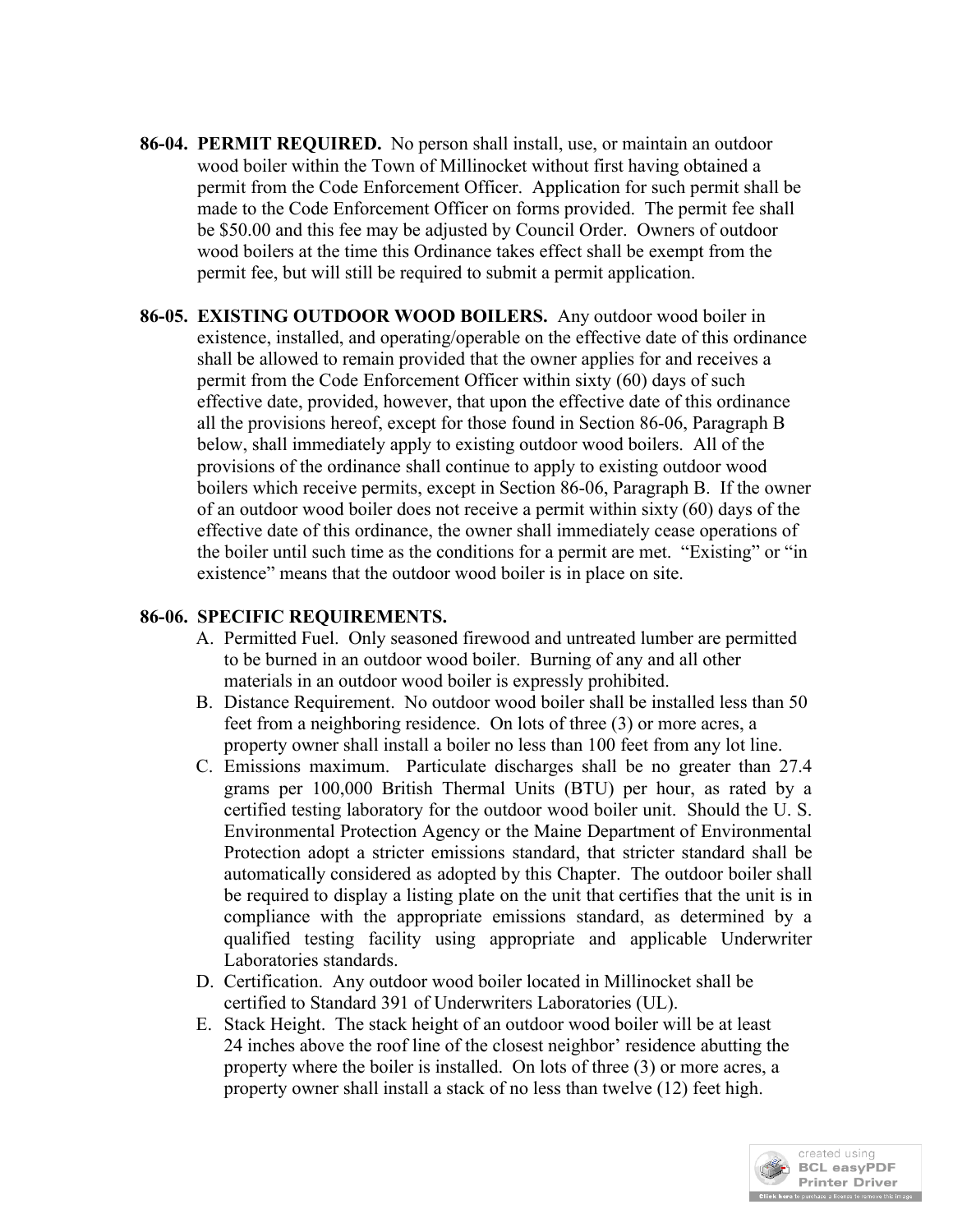- F. Months of Operation. Outdoor wood boilers may be operated only between October 15 and April 15 of each year.
- G. Replacements. If an outdoor wood boiler is replaced or upgraded, a permit shall be required pursuant to Section 86-04 above and shall comply with all Sections of this ordinance.
- **86-07. SUSPENSION OF PERMIT.** A permit issued pursuant to this ordinance may be suspended as the Code Enforcement Officer deems necessary to protect the public health, safety, and welfare of the residents of the Town of Millinocket. Grounds for suspension of the permit shall include, but not be limited to, malodorous air contaminants caused by the burning of non-permitted materials in the outdoor wood boiler or by the operation of the outdoor wood boiler that are detectable on the property of neighbors of the person on whose land the boiler is located. A suspended permit may be reinstated once the condition that caused the suspension is remedied and reasonable assurances are given that such condition will not recur. Recurrence of a condition, which has previously resulted in suspension of a permit, shall be considered a violation of this chapter and be subject to the penalties provided in Section 86-09 below.

## **86-08. APPEALS AND WAIVERS.**

- A. Appeals. An outdoor wood boiler owner may appeal, in writing, the Code Enforcement Officer's denial or suspension of a permit to the Millinocket Town Council. The Council will consider such appeals in open session and may include, at its discretion, testimony by the property owner, testimony by the Code Enforcement Officer, witnesses, and members of the general public. Any appeals upheld by the Council must find, at a minimum, that the Code Enforcement Officer substantially deviated from the conditions detailed in this chapter and state specifically what those deviations were as part of its decision. If the decision of the Code Enforcement Officer is upheld, the suspension of the permit will continue until such time as the boiler is brought into compliance with this chapter or discontinued from use. During the appeal process, however, the outdoor wood boiler shall not be used in order to protect the health, safety, and welfare of the neighborhood.
- B. Waivers. The Town Council shall retain the authority to grant waivers under this chapter due to extraordinary and undue hardship, upon written request of an affected property owner to the Council. The Council shall consider the waiver request in open session and may include, at its discretion, testimony of the property owner, the Code Enforcement Officer, and members of the general public. Any waiver granted shall not have the effect of nullifying the intent and purposes of this chapter and the Council may impose such conditions and requirements as it deems reasonable and prudent. If the Council denies the waiver request, the outdoor wood boiler in question must be brought into full compliance with this chapter or its use be discontinued immediately.
- **86.09. PENALTIES.** Violations of this chapter shall be deemed a civil infraction and violators may be summonsed by the Code Enforcement Officer to Maine District

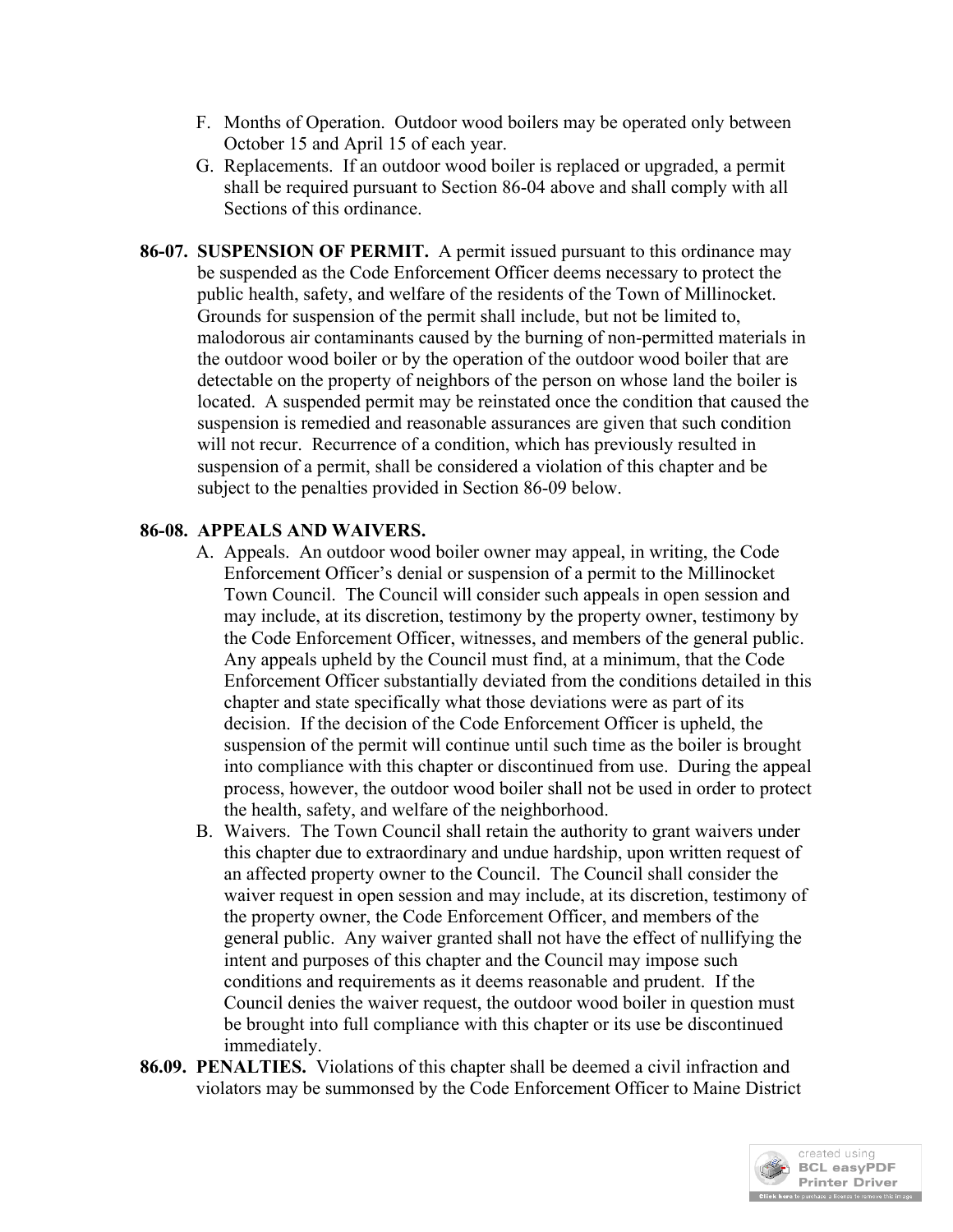Court or other court of competent jurisdiction. The owner of an offending outdoor wood boiler shall be assessed a penalty of \$100.00 and each day the violation continues may be considered as a separate offense. The maximum accumulated penalty for such offenses shall not exceed \$1,000.00. For a third or subsequent violation, the property owner's permit shall be revoked in addition to any monetary penalty. The owner shall not be eligible for another permit. Should the services of the Town Attorney be required, however, the Town shall also be eligible to receive reasonable legal fees in addition to any penalties imposed under this section.

**86.10. DEFINITIONS.** The following words, terms, and phrases, when used in this chapter, shall have the meanings ascribed to them hereunder, except where the context clearly indicates a different meaning:

**FIREWOOD** means trunks and branches of trees and bushes, but does not include leaves, needles, or vines.

**OUTDOOR WOOD BOILER** means any equipment, device, or apparatus, or any part thereof, that is installed, affixed, or situated outdoors for the purpose of combustion of fuel to produce heat or energy used as a component of a heating system providing heat for any swimming pool, Jacuzzi, or interior space.

**SEASONED FIREWOOD** means wood of any species that has been sufficiently dried so as to contain 25% or less moisture by weight.

**UNTREATED LUMBER** means dry wood that has been milled and dried, but has not been treated or combined with any petroleum product, chemical, preservative, glue, adhesive, stain, paint, or other substance. It may not contain nails, screws, or other similar attachments that, when burned, could create a threat to public health, safety, or welfare.

**86-11. SEVERABILITY.** Should any section, sub-section, paragraph, or other provision of this chapter be held to be invalid by any court of competent jurisdiction, such decision shall not affect the validity of the chapter as a whole, or of any part thereof, other than the part held to be invalid.

This Ordinance was adopted by the Millinocket Town Council on October 26, 2006 and became effective on November 26, 2006.

**BE IT FURTHER ORDAINED** that the Town Clerk make copies of this chapter and distribute it to all parties known to have a copy of the Millinocket Code.